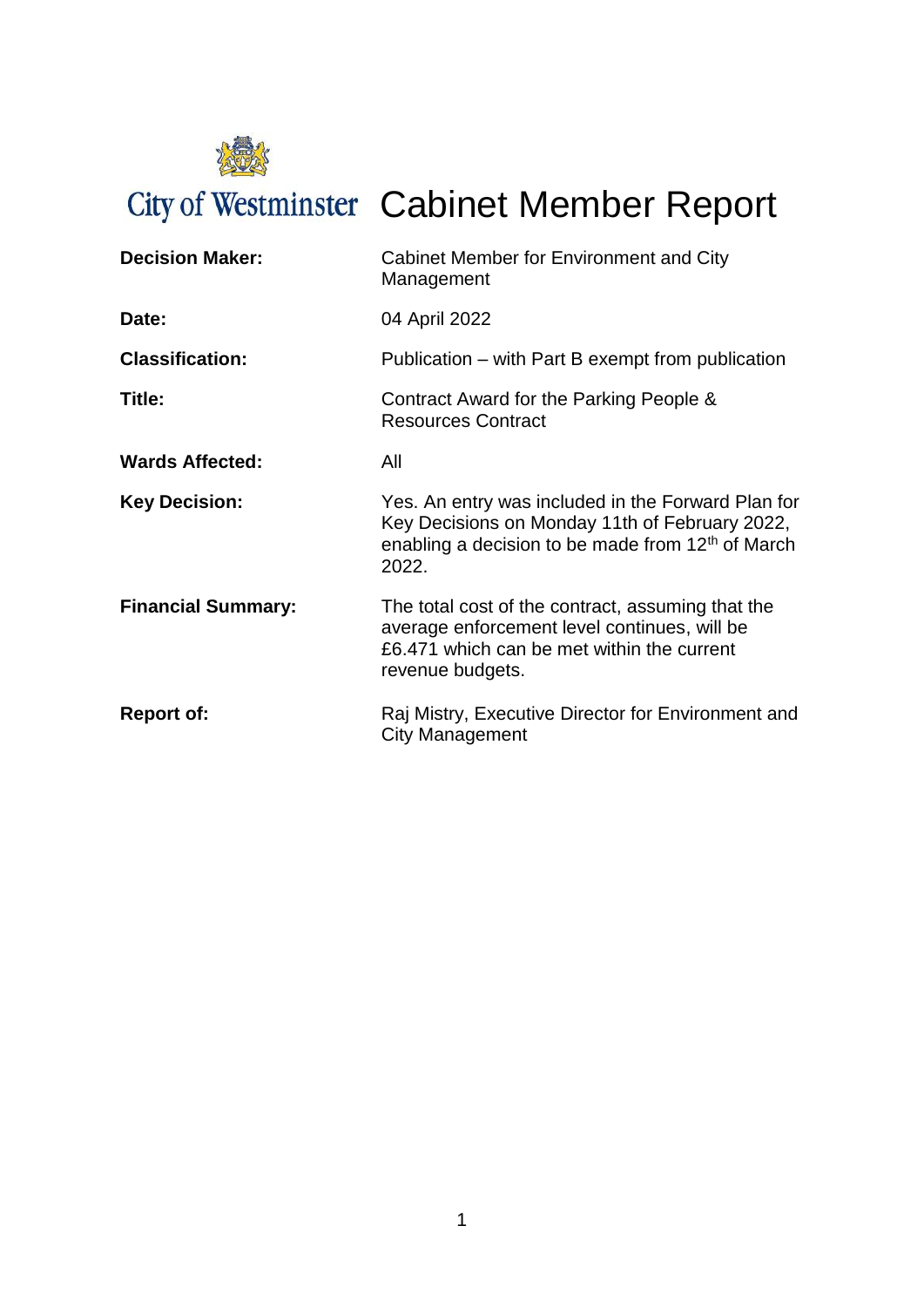## **1. Executive Summary**

1.1. The report gives recommendations for the direct award of the Parking People & Resources Contract for the period from 1 May 2022 to 31 March 2023 to NSL Limited to allow for continuation of the service provision whilst the service is currently being reprocured.

## **2. Recommendations**

- 2.1 That Part B of this report be confidential pursuant to paragraph 3 of Schedule 12A to the Local Government Act 1972 because it contains information relating to the financial or business affairs of tenderers for the contract which is the subject of this report.
- 2.2 That the Cabinet Member for Environment and City Management approves the recommendation to award the Parking People & Resources Contract for the provision of parking marshal services, issuing of PCNs, on street parking suspensions services, management, uniforms and stationery for the period from 1 May 2022 to 31 March 2023 to NSL Limited. The full contract term is 11 months at an estimated total contract cost of £6.471m (variable marshal hours affecting final value).
- 2.3 That the Cabinet Member for Environment and City Management approves the Waiver of the Procurement Code to allow a direct award to NSL Limited.

# **3. Reasons for Decision**

- 3.1 The COVID 19 crisis has played a major impact on service delivery, with the Council's initial response being to focus on critical and essential services. As a result, staff were diverted to deal with urgent and business critical matters. Furthermore, a number of companies had to make their employees furloughed as they tackled the economic impact of the pandemic upon their businesses. As a result, issuing re-procurements at this time may have limited supplier participation. Uncertainty brought about by the COVID 19 crisis, most notably the changes to amount of journeys into Westminster, also meant that The Council spent additional time assessing what the future requirements of parking contracts in Westminster would need to be and how this would impact on service specifications and models.
- 3.2 Following on from the strategy to remove the Technology element from the Business Processing and Technology Contract, this direct award will allow time for the implementation of the Parking Technology Systems Software Solution Contract to be awarded. The Council want to be able to provide details of the software solution that underpins both the Business Processing Parking Services Contract and the People and Resources Contract to suppliers for these contracts that will commence in 2023.
- 3.3 The design of the future operating model for Parking Services has now been finalised and the project team are now at the latter stages of developing the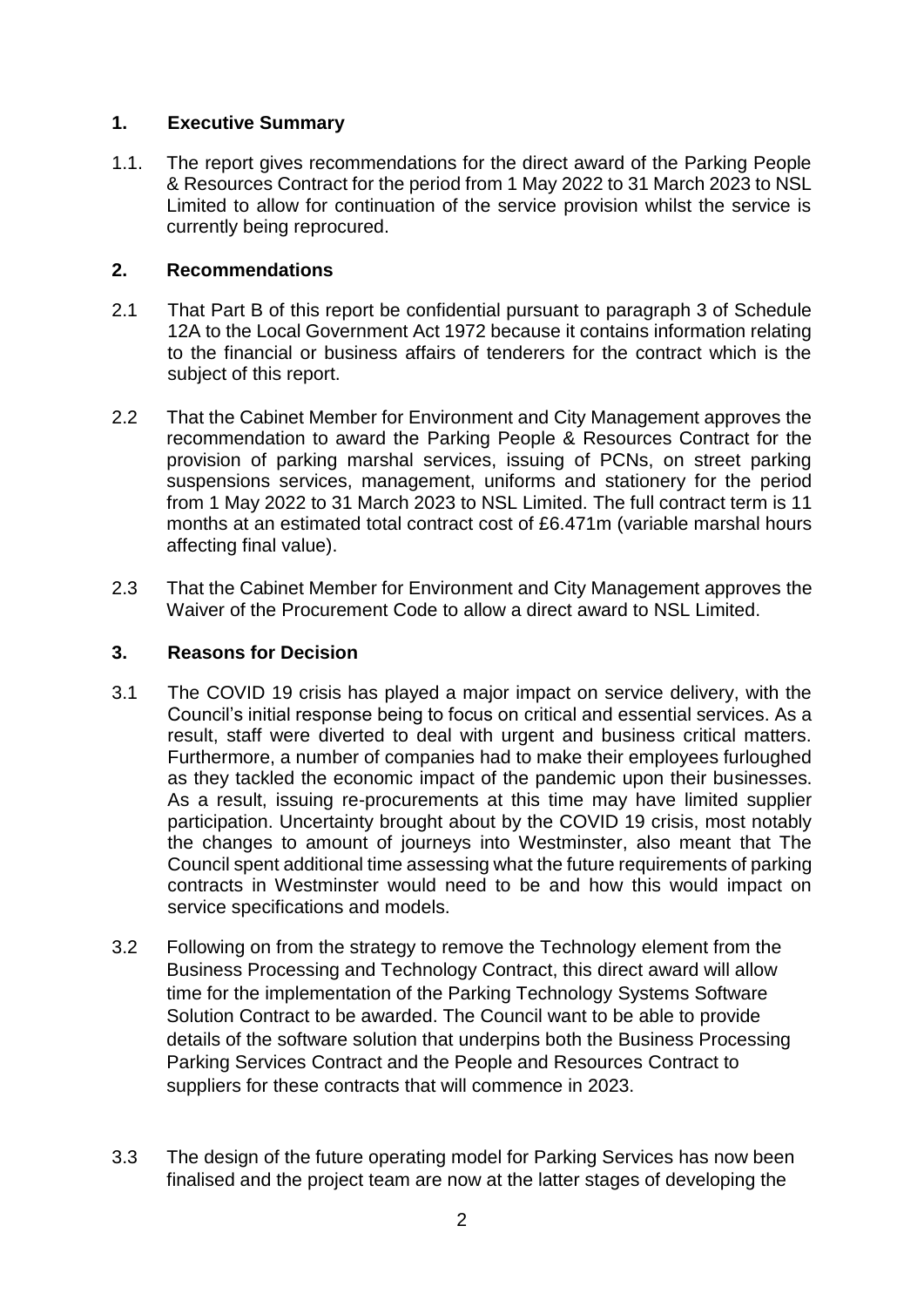tender strategy. This is pending internal governance approval with the reprocurement of relevant services to be issued shortly there afterwards. New re-procured contracts are planned to commence from 1 April 2023, and it is necessary to have continuity of these services in the interim until 1 April 2023.

## **4. Background**

- 4.1 Since July 2014 NSL Ltd have managed the provision of the on-street marshalling service.
- 4.2 Following Cabinet approval, on the 1 July 2014, NSL Ltd commenced providing the People & Resources Contract for the supply of Marshals to carry out the Council's On-Street Parking Enforcement Programme. This contract was awarded as a 4 year plus an option to extend for an additional 2 years subject to performance and approval.
- 4.3 In June 2020, the Cabinet Member for Environment and Highways and the Cabinet Member for Finance, Property and Regeneration approved the direct award of a contract to NSL Ltd for the People and Resources (P&R) contract for 22 months, from 1 July 2020 - 30 April 2022 to co-terminate with the Parking Business Processing & Technology contract (that was subject to another endorsement from the Commercial Gateway Review Board seeking a direct award).
- 4.4 The intention was to be in a position to award a contract to commence from April 2022 following a re-procurement. However, as a result of the pandemic and the wider impact it caused the service were given direction by the cabinet member to continue with the existing model and suppliers for a further year to help better understand the impact of the pandemic on the market before retendering.
- 4.5 As a result of this request, the proposal (and subject of this report) is to direct award the People & Resources contract to NSL Ltd for a further period of 11 months to allow align with the re-procurement of the other Parking Services contracts. In addition, the further period will allow the new proposed Parking Technology contract to embed and implement with sufficient time to ensure a best-in-class solution for the Council.

# **5. Award of Contract**

## **5.1 Award Process**

5.1.1 As this was a direct award, using the same contract conditions as previous, a formal procurement process was not followed.

# **6. Mobilising the New Contract**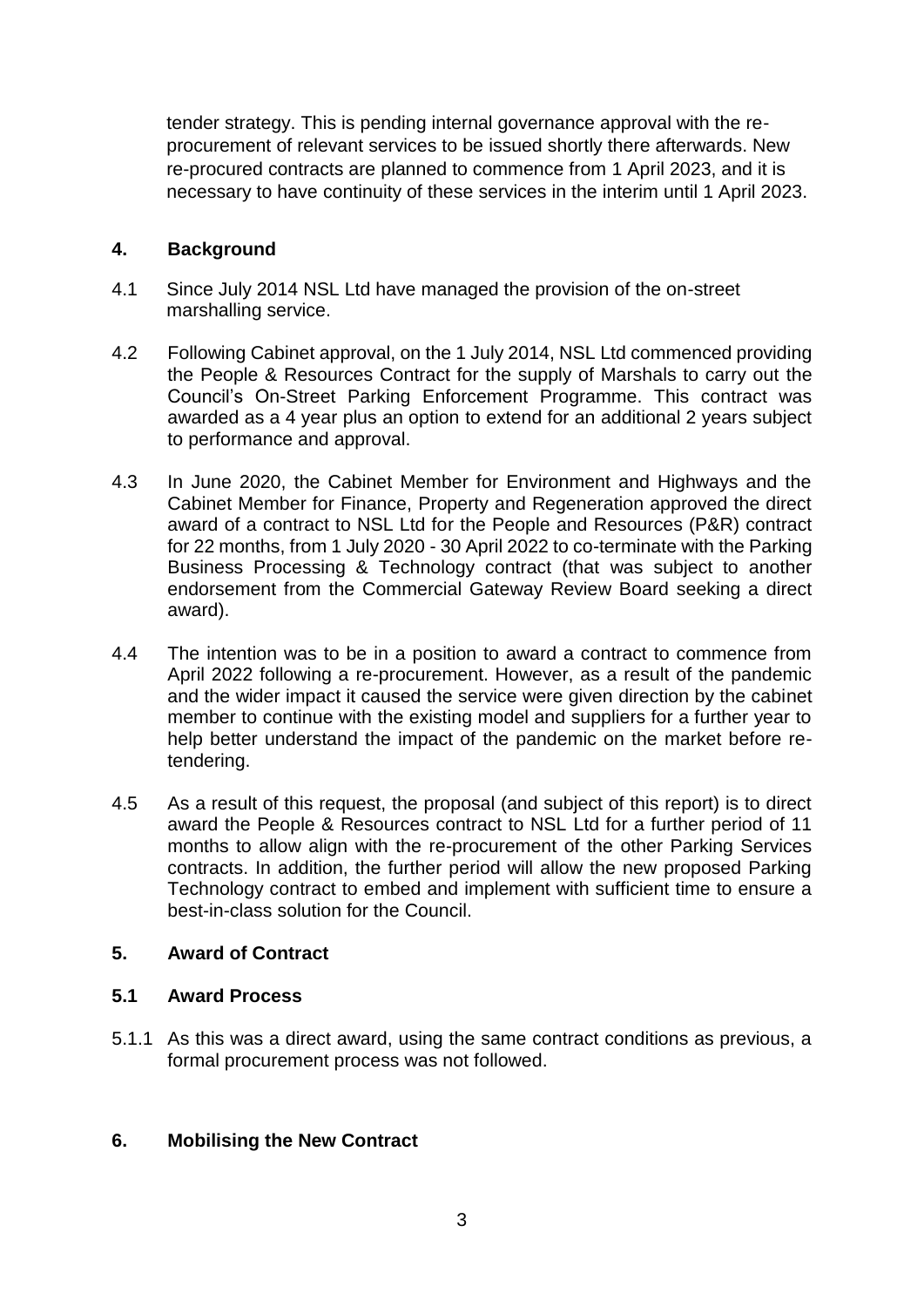6.1 Although this is a direct award of a new contract the provider NSL Limited remains the same as is existing, and the terms of the contract remain the same as existing. There is therefore, little to no mobilisation required.

## **7. Financial Implications**

- 7.1 Parking Services have sufficient revenue budgets in 2022/23 to meet the cost of the proposed award.
- 7.2 There are no savings directly associated with this award. There is however a £0.500m commitment in the Medium Term Plan for a contract re-let saving for 2023/24 for Parking Services. The service will consider how this can be delivered from the contracts that are in progress of being re-procured.
- 7.3 There are further financial implications in Part B of this report.

## **Finance comments supplied by Mark Lampard, Financial Manager, Environment and City Management; mlampard@westminster.gov.uk**

## **8. Legal Implications**

- 8.1 The recommendation in this report is seeking endorsement for approval of the following:
	- (i) A waiver from procuring the Services in accordance with the requirements of the Council Procurement Code ("the Code") and
	- (ii) The direct award of a contract to NSL Limited (Co Regn No: 06033060) for the continued provision of People & Resources Parking Services ("the Services"). The contract term shall be for a period of 11 months to commence from 1 May 2022 to 31 March 2023 with a contract value of £6.846 million.

8.2 Approval of the waiver and the direct award of the contract is required from

the Cabinet Member following a recommendation to approve from the appropriate Executive Leadership Team Member, the Director of Commercial Partnerships and the Commercial Gateway Review Board.

8.3 There are further legal implications that must be considered under Part B of this report.

## **Legal comments supplied by Sharon Cudjoe, Senior Solicitor, Bi Borough Shared Legal Services; [sharon.cudjoe@rbkc.gov.uk](mailto:sharon.cudjoe@rbkc.gov.uk)**

#### **9. Risk Management Implications**

9.1 Costs from April 2022 will be subject to an inflationary rise, linked to the January 2022 CPI (as yet unpublished). It is expected that this will be in region 5%, and WCC operates an annual contract inflation adjustment process that could be expected to account for any difference.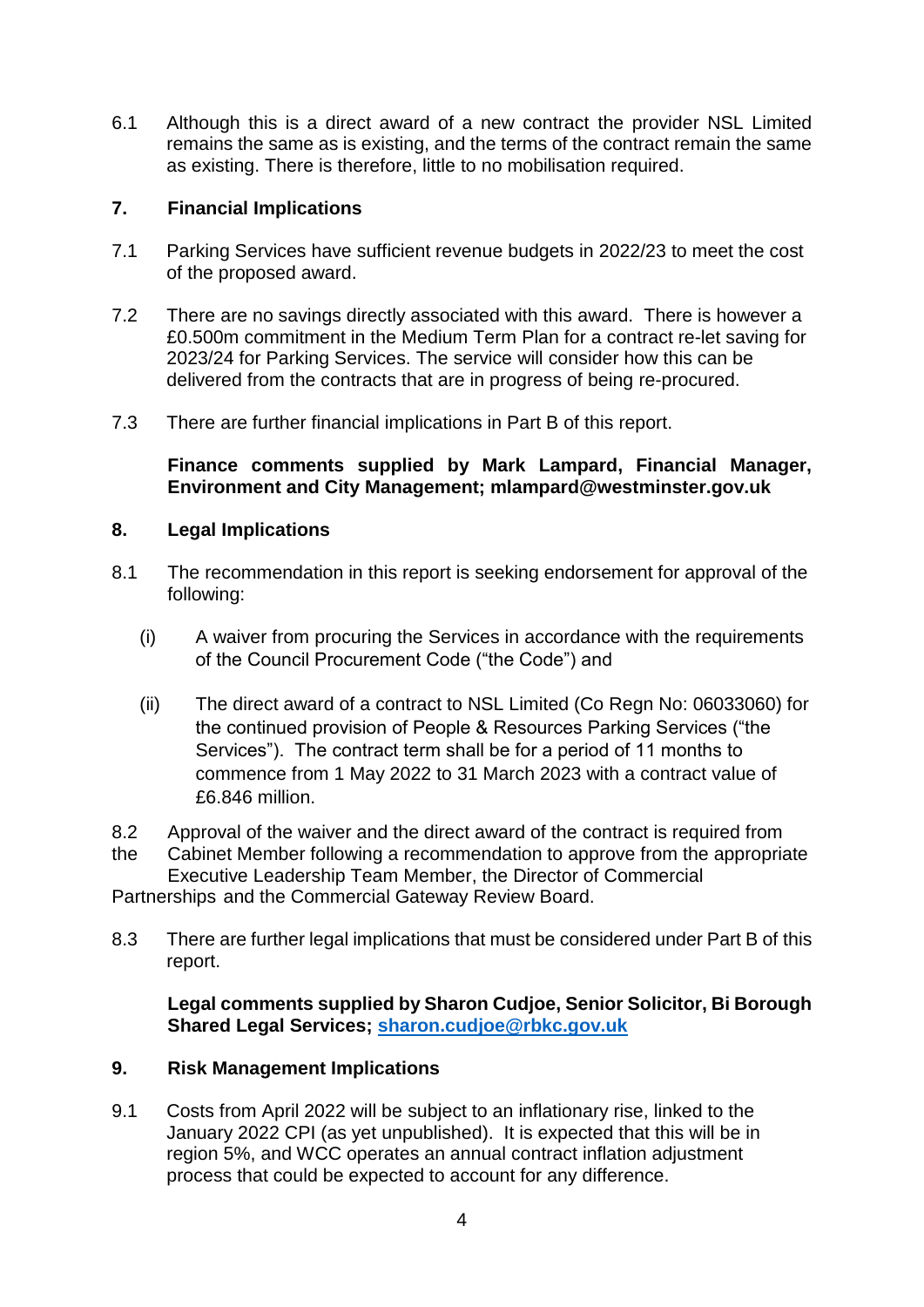- 9.2 If a new contract is not awarded there is the risk that the service will not continue, this will leave the Council without the ability to keep the public highway safe and unable to keep traffic flowing. The Council have a statutory duty to secure the expeditious, convenient and safe movement of vehicular and other traffic (including pedestrians) and the provision of suitable and adequate parking facilities on and off the highway. Enforcement of the regulations is therefore necessary in order for this to be achieved.
- 9.3 There are further risk management implications that must be considered under Part B of this report.

#### **If you have any queries about this Report or wish to inspect any of the Background Papers, please contact:**

*Jonathan Rowing, Head of Parking, Parking Services jrowin[g@westminster.gov.uk](mailto:dbudds@westminster.go.uk)*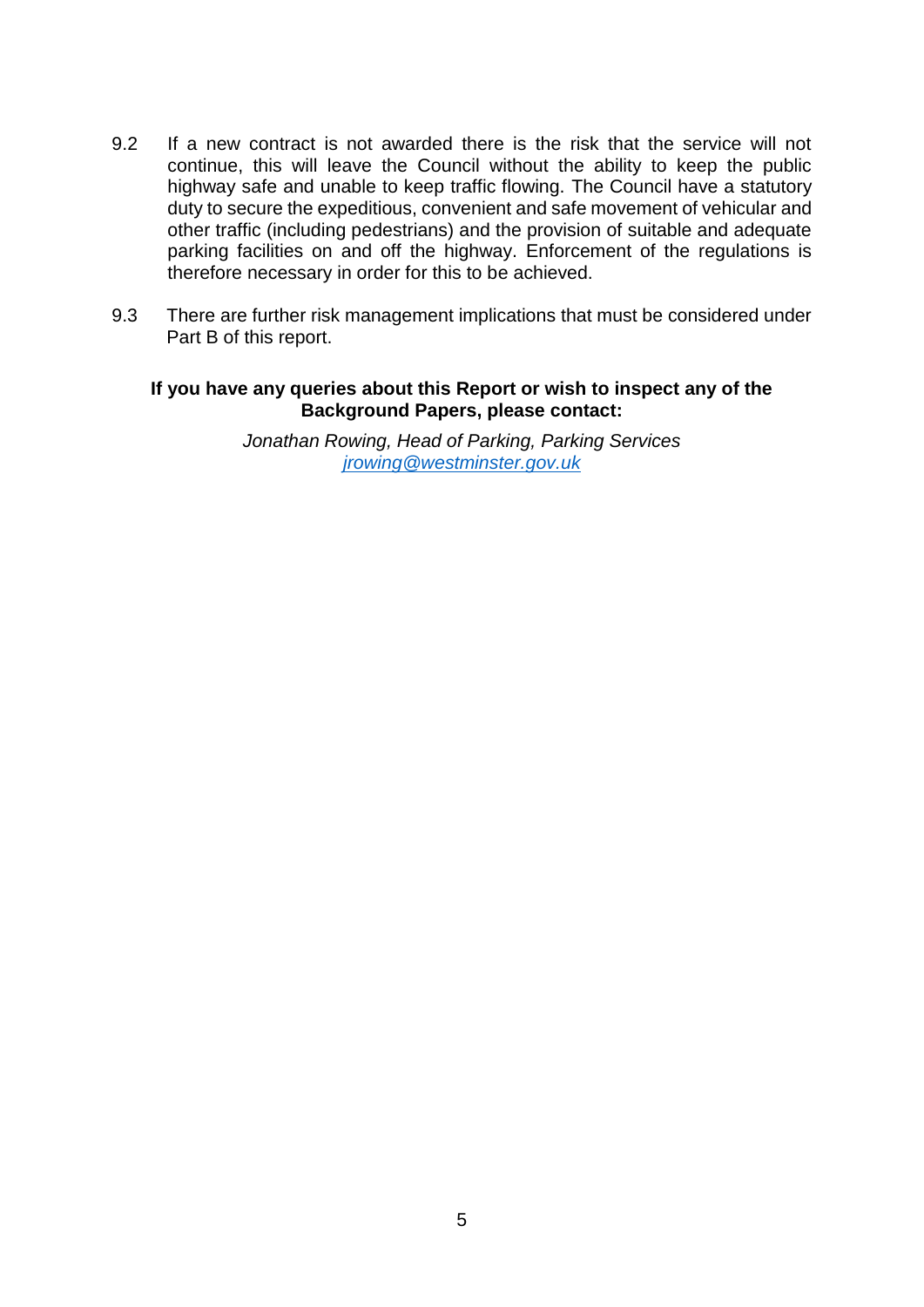# *NB: For individual Cabinet Member reports only*

# For completion by the **Cabinet Member for Environment and City Management**

## **Declaration of Interest**

I have <no interest to declare / to declare an interest> in respect of this report

| Signed:                                                                                                                                                                                                                                                                                                                                                                                                                                                                                                                                            | Date:                                                                                                                                  |
|----------------------------------------------------------------------------------------------------------------------------------------------------------------------------------------------------------------------------------------------------------------------------------------------------------------------------------------------------------------------------------------------------------------------------------------------------------------------------------------------------------------------------------------------------|----------------------------------------------------------------------------------------------------------------------------------------|
| NAME:                                                                                                                                                                                                                                                                                                                                                                                                                                                                                                                                              | <b>Councillor James Spencer</b>                                                                                                        |
| State nature of interest if any                                                                                                                                                                                                                                                                                                                                                                                                                                                                                                                    |                                                                                                                                        |
|                                                                                                                                                                                                                                                                                                                                                                                                                                                                                                                                                    |                                                                                                                                        |
|                                                                                                                                                                                                                                                                                                                                                                                                                                                                                                                                                    | (N.B: If you have an interest you should seek advice as to whether it is appropriate to make a<br>decision in relation to this matter) |
| For the reasons set out above, I agree the recommendation(s) in the report entitled<br>Contract Award for the supply, installation and operation of eight new rapid charge<br>points for Westminster City Council.                                                                                                                                                                                                                                                                                                                                 |                                                                                                                                        |
|                                                                                                                                                                                                                                                                                                                                                                                                                                                                                                                                                    |                                                                                                                                        |
| Cabinet Member for Environment and City Management                                                                                                                                                                                                                                                                                                                                                                                                                                                                                                 |                                                                                                                                        |
|                                                                                                                                                                                                                                                                                                                                                                                                                                                                                                                                                    |                                                                                                                                        |
| If you have any additional comment which you would want actioned in connection<br>with your decision you should discuss this with the report author and then set out<br>your comment below before the report and this pro-forma is returned to the<br>Secretariat for processing.                                                                                                                                                                                                                                                                  |                                                                                                                                        |
| <b>Additional comment:</b>                                                                                                                                                                                                                                                                                                                                                                                                                                                                                                                         |                                                                                                                                        |
|                                                                                                                                                                                                                                                                                                                                                                                                                                                                                                                                                    |                                                                                                                                        |
|                                                                                                                                                                                                                                                                                                                                                                                                                                                                                                                                                    |                                                                                                                                        |
| If you do not wish to approve the recommendations, or wish to make an alternative<br>decision, it is important that you consult the report author, the Director of Law, City<br>Treasurer and, if there are staffing implications, the Director of People Services (or<br>their representatives) so that (1) you can be made aware of any further relevant<br>considerations that you should take into account before making the decision and (2)<br>your reasons for the decision can be properly identified and recorded, as required by<br>law. |                                                                                                                                        |
|                                                                                                                                                                                                                                                                                                                                                                                                                                                                                                                                                    | Note to Cabinet Member: Your decision will now be published and copied to the                                                          |

Members of the relevant Policy & Scrutiny Committee. If the decision falls within the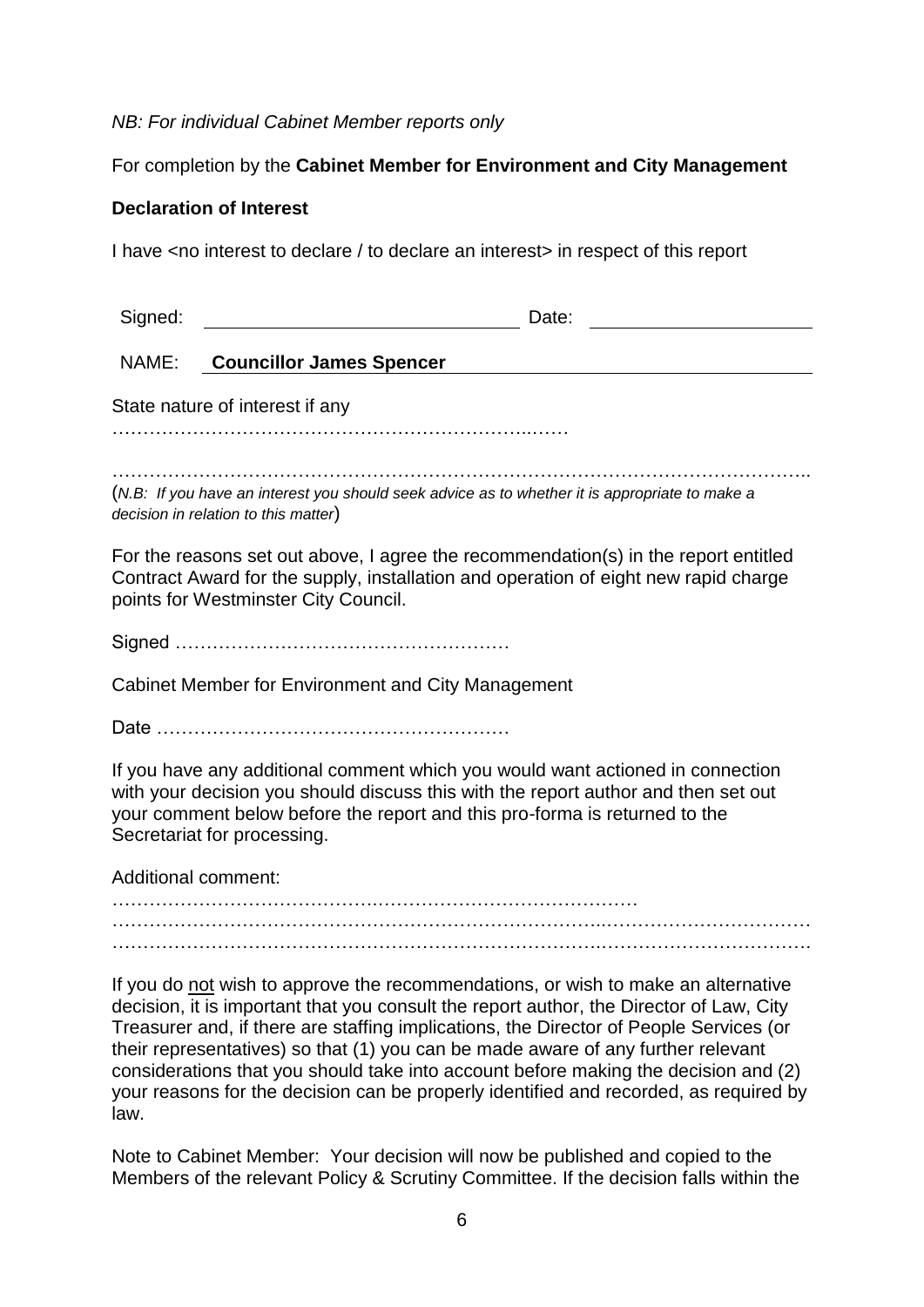criteria for call-in, it will not be implemented until five working days have elapsed from publication to allow the Policy and Scrutiny Committee to decide whether it wishes to call the matter in.